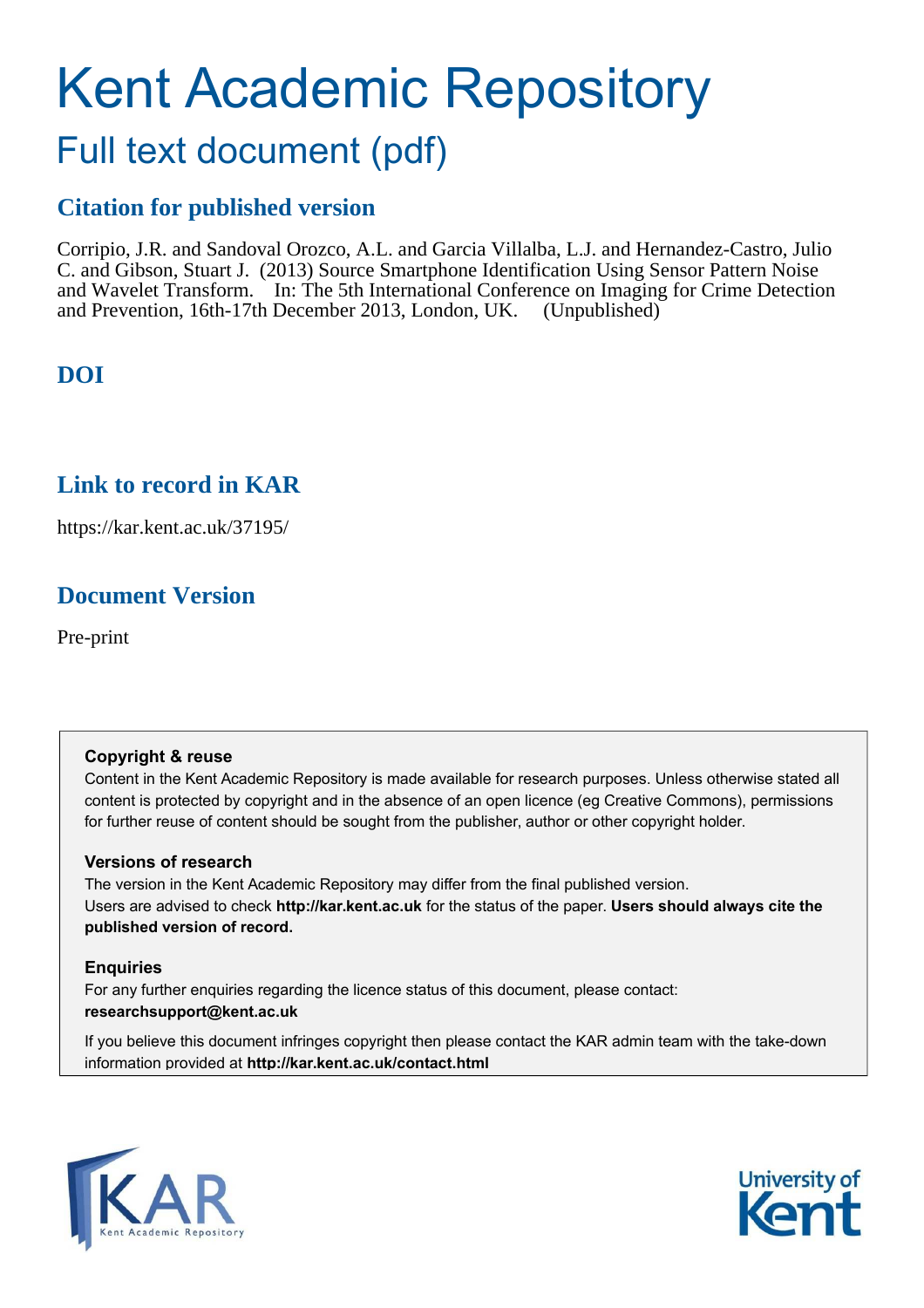### Source Smartphone Identification Using Sensor Pattern Noise and Wavelet Transform

Jocelin Rosales Corripio<sup>1</sup>, Ana Lucila Sandoval Orozco<sup>1</sup>, Luis Javier García Villalba $^1$ , Julio Hernandez-Castro $^2$ , Stuart James Gibson $^3$ 

 $<sup>1</sup>$  Group of Analysis, Security and Systems (GASS)</sup> Department of Software Engineering and Artificial Intelligence (DISIA) School of Computer Science, Office 431, Universidad Complutense de Madrid (UCM) Calle Profesor José García Santesmases s/n, Ciudad Universitaria, 28040 Madrid, Spain <sup>2</sup> School of Computing, University of Kent, Canterbury CT2 7NF, UK <sup>3</sup> School of Physical Sciences, University of Kent Canterbury, Kent, United Kingdom, CT2 7NH

Keywords: Digital Image, Forensics Analysis, Photo Response Non Uniformity, PRNU.

#### Abstract

The ability to identify the source camera for an image has application in the areas of digital forensics and multimedia data mining. The majority of previous research in this area has focused on primary function imaging devices (i.e. digital cameras). In this work we use the pattern noise of an imaging sensor to classify digital photographs according to the source smartphone from which they originated. This is timely work as new smartphone models large imaging sensors, affording significant improvements in classification rates using pattern noise. Our approach is to extract wavelet based features which are then classified using a support vector machine. We show that this method generalises well when the number of source cameras is increased.

#### 1 Introduction

Often the pictures are considered a piece of truth as being real events captured by electronic devices (cameras). However, with the development of technology have emerged powerful and sophisticated tools that facilitate in an impressive manner the alteration of digital images, even for those without technical knowledge or expertise in the area [11].

Due increasing storage capacity, usability, portability and affordability, camera enabled mobile phones have become ubiquitous consumer electronic devices. The extensive use of smartphone cameras makes enforcing legal restrictions on the capture and sharing of digital photographs very difficult. Restrictions on the use of cameras include locations such as schools, government offices and businesses. Consequently, tools which permit the identification of source devices have significant utility various areas of law enforcement [2] such as child protection and digital rights management.

#### 2 Source Camera Identification Techniques

Research in this field typically determines make and model by identifying characteristic artefacts within an image. The success of these techniques depend on the assumption that all the images acquired by the same device have intrinsic characteristics of the device [22]. The main problem with this approach is that different models of digital camera are often built using the same core components that originate from a small number of manufacturers. As a consequence it is difficult or impossible to differentiate between models using such methods.

During the image generation process the lens system can introduce some aberrations. In [8] the lens radial distortion is proposed as the best technique for source identification. Radial distortion causes straight lines appear as curves in images. The degree of radial distortion for each image can be measured by a process consisting of three steps: edge detection, distorted segment extraction, and distortion error measurement. They experimented with three different cameras and obtained 91.28% source camera identification accuracy.

In [3] an algorithm for identifying and classifying color interpolation operations is presented. This method is based on two methods to perform the classification process: first using an algorithm to analyse the correlation of each pixel value with values of its neighbouring pixels, and secondly an analysis of the differences between pixels independently. The source camera identification results with images from four to five different models resulted an accuracy of 88% and 84.8% respectively.

Between pixel correlations for source identification were also used in [15], obtaining a coefficient matrix for each color channel while defining a pixel quadratic correlation model. A neural network classifier was used, achieving a success rate of 98.6%. This approach is not efficient for differentiating between different models from the same manufacturer.

In [4] a set of binary similarity measures is used as metrics to estimate the similarity between image bit planes. The fundamental assumption of this work is that *Color Filter Array*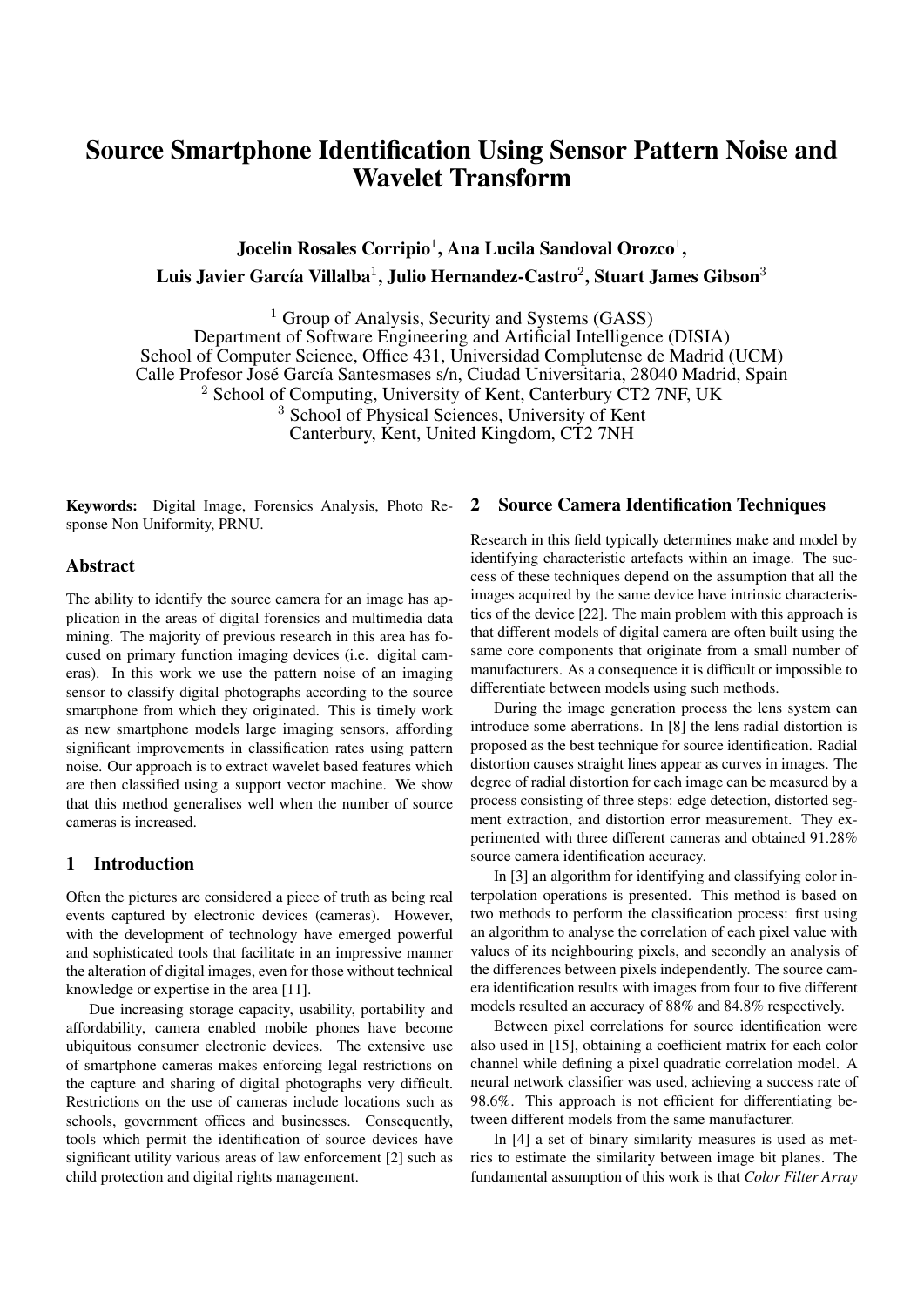(CFA) interpolation algorithms from each make leaves correlations along image bit planes and can be represented by a set of 108 binary similarity measures for classification. The success rate of their experiment was between 81% and 98% when attempting to classify three cameras which decreased to 62% when nine cameras were considered.

In [18] the authors extend the source identification to different devices such as mobiles phones, digital cameras and scanners. Color interpolation coefficients and noise characteristics are used to classify. Their experimentsshowed an overall result of 93.75% accuracy. When identifying the make and model of five mobile phone models, a 97.7% accuracy was obtained.

In [19] a method based on bi-coherence statistics phases and magnitudes along with the wavelet coefficients is used. This method captures the unique nonlinear distortions in the wavelet domain produced by the cameras when performing processing operations over images. As a result an accuracy of 97% in the identification was obtained in distinguishing different models from the same manufacturer.

In [23] a method for identifying the source camera through wavelet features statistics is presented. The standout wavelet domain features are extracted to integrate a statistical model of image including 216 first-order wavelet features and 135 cooccurrence second order characteristics. In this study wavelet domain characteristics are considered the most representative and are preferred over the spatial characteristics (color of the image and *Image Quality Metrics* (IQM)) and CFA. Under the same conditions as in the experiments performed in [19] fail to distinguish between different models of the same maker, the average accuracy rate was 98%.

A technique to differentiate images using the wavelet family transforms is explained in [20] . Ridgelets and contourlets subband statistical models are proposed to extract the representative features from images. Experiments were conducted to identify three different cameras obtaining accuracies of: 93.3% with wavelet-based approach, 96.7% using ridgelets, and 99.7% with contourlets.

In [14] a method using the marginal density of *Discrete Cosine Transform* (DCT) coefficients in low-frequency coordinates and neighbouring joint density features on both intrablock and inter-block from the DCT domain is proposed. In experiments with images of different scale factors from five smartphone models of four manufacturers, an accuracy between 86.36% and 99.91% was obtained.

The techniques based on sensor noise are rely on studying the traces left by sensor defects in images. There are broadly two different approaches: pixel defects and sensor pattern noise *Sensor Pattern Noise* (SPN). Pixel defects include hot pixels, dead pixels, the row or column defects and group defects. The SPN method estimates a device 'fingerprint' by averaging multiple residual noise images computed by the application of a denoising filter. The presence of the pattern is determined using a correlation method or machine classification *Support Vector Machine* (SVM).

In [10], pixel defects of *Charge Coupled Device* (CCD) sensors are studied, focusing on different image features and identify their source. The source considered were CCD sen-

sor defects, the file format, image noise and watermarking introduced by manufacturer. CCD sensor defects included hot spots, dead pixels, group defects, and row/column defects. Results indicated that each camera has a different defect pattern. Nevertheless, it is also noted that the number of pixel defects for images from the same camera is different and varies greatly depending in the image content. Similarly, it was shown that the number of defects varies with temperature. The study concluded that high quality CCD cameras produce images with fewer defects than other sensor types. When considering only defective CCD sensors, this study is not applicable to the analysis of images generated by mobile devices.

In [16] the authors use SPN to create fingerprints which were used to uniquely identify cameras of different make and model. To identify the camera from a given image, the reference pattern is considered as a watermark in the image and its presence is established by a correlation detector. It was found that this method is affected by processing algorithms such as image JPEG compression and gamma correction. The results for pictures with different sizes were unsatisfactory [22].

In [9] an approach to source camera identification using an 'open set' scenario is proposed for which, unlike previous work, the access to the source camera is not required to perform the analysis. This approach, in contrast to others, considers 9 different *Region Of Interest*s (ROIs) located in the corners and the center of the images (not only the central region of the image). Using these ROIs it is possible to work with different resolution images without requiring zero padding or color interpolation. The SPN is computed for each color channel generating a total of 36 representative features for each image. Then, the image features are labelled as positive class (created from particular camera) or negative class (originating from another camera). After the SVM training phase, the separating hyperplane is moved by a given amount either inward (for positive classes) or out (for negative classes) for to accommodate the open set scenario. The results of their experiments had an accuracy of 94.49%, 96.77% and 98.10%.

The basic SPN method described in [16] is developed further by [12]. They propose that the stronger is a component of the sensor noise is less reliable and therefore it should be attenuated. They performed experiments with six different cameras.For images of 1536×2048 pixels, they obtained an accuracy of 38.5 % with the implementation without the improvement and 80.8% with the proposed improvement. For images of  $512\times512$  pixels they obtained an accuracy of 21.8% without improvement and 78.7% with the proposed improvement.

A detailed comparison of different source identification techniques is presented in [21].

#### 3 Source Identification Algorithm

Previous work has shown sensor pattern noise [10] [12] [16] and wavelet transform [19] [20] to be an effective method for source camera identification. However, almost all studies have focused only traditional cameras excluding mobile cameras. This makes it an area of study that requires attention. Using a biometric analogy, we consider each noise pattern to be a fin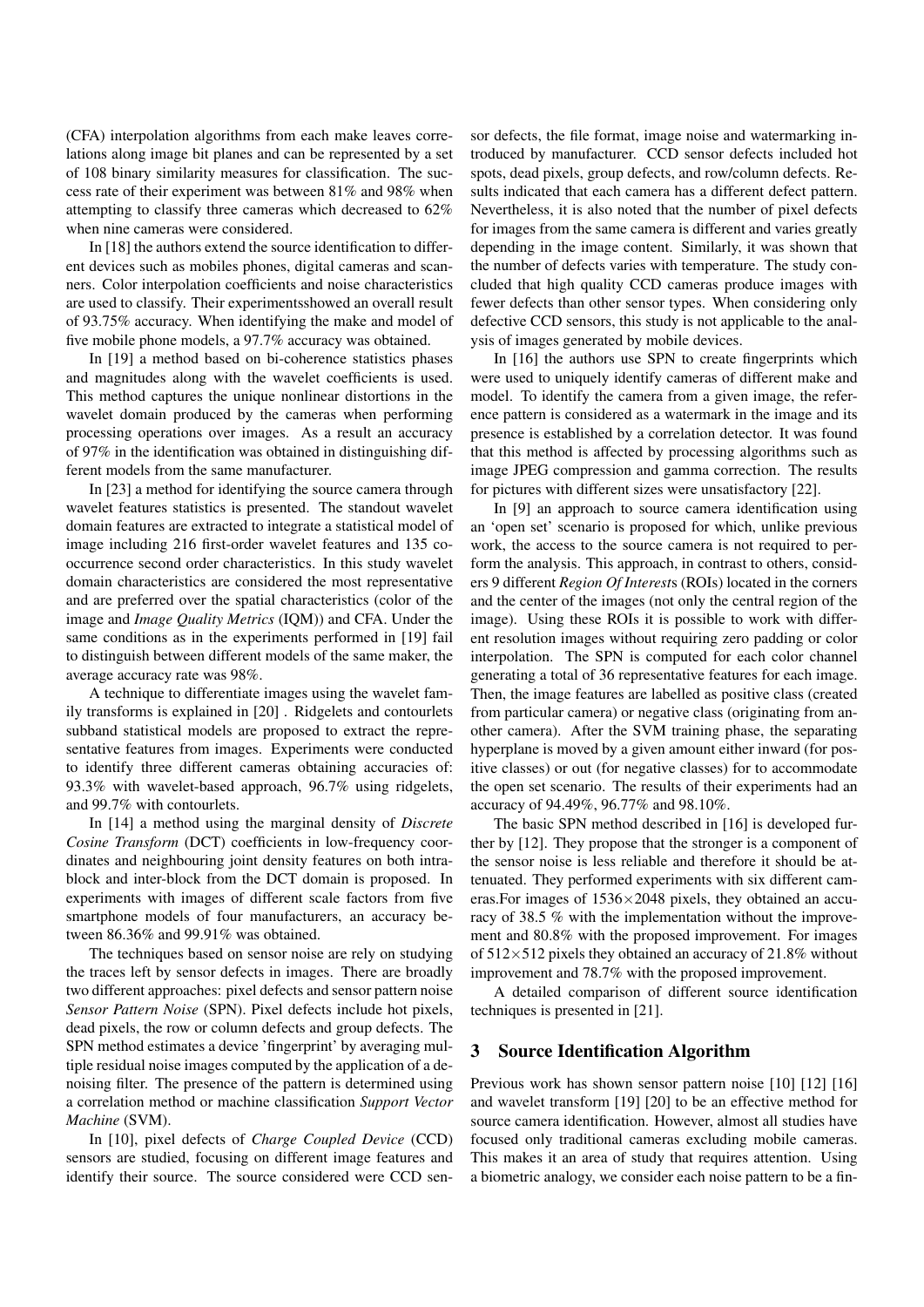gerprint of its source camera's sensor.

In our study, sensor pattern noise is used to classify images captured by, camera enabled, smartphones. Our approach characterises the fingerprints using wavelet based feature vectors. The scheme presented in Figure 1 shows the functional diagram of our proposal.





Noise images were obtained using the method previously described by [16] also summarised by Algorithm 1 as follows.

Algorithm 1: Extracting PRNU

Input: Image *I*

Variance estimation: adaptive or non-adaptive Result: Sensor fingerprint *Inoise*



To extract its noise pattern, an image is decomposed into its color channels (R, G, B). Then, a four-level wavelet decompo-kernel. We used the LibSVM package in which the SVM

sition of each color channel is calculated using the Daubechies, 8-tap, *Separable Quadrate Mirror Filters* (QMF). The number of decomposition levels can be increased to improve accuracy or reduced to reduce processing time.

Horizonal *H*, vertical *V* and diagonal *D* high-frequency images are obtained for each level of decomposition. For each detail image, the local scene variance in a  $W \times W$  window is estimated. Four estimates are obtained with window sizes corresponding to  $W \in \{3, 5, 7, 9\}$ . Finally, we choose the estimate which maximises the a-posteriori probability (MAP).

$$
\hat{\sigma}^{2}(i,j) = \max\left(0, \frac{1}{w^{2}} \sum_{(i,j) \in N} c^{2}(i,j) - \sigma_{0}^{2}\right), \quad (i,j) \in J \quad (1)
$$

Where,  $c(i, j)$  is the high-frequency component and  $c \in$  ${H, V, D}$ ;  $\sigma_0$  controls the degree of noise suppression.

The minimum of four variances is chosen as the best estimate:

$$
\hat{\sigma}^2(i,j) = \min\left(\sigma_3^2(i,j), \sigma_5^2(i,j), \sigma_7^2(i,j), \sigma_9^2(i,j)\right), \quad (i,j) \in J \tag{2}
$$

An alternative, and less accurate method, is to simply use  $W = 3$  as the estimated local variance.

The denoised wavelet coefficients are defined by the Wiener filter as follows:

$$
c_{clean}(i,j) = c(i,j)\frac{\hat{\sigma}^2(i,j)}{\hat{\sigma}^2(i,j) + \sigma_0^2}
$$
 (3)

Finally, the noise residual is obtained by calculating the inverse transform and subtracting the denoised image from the original image. JPEG and demosaicing artefacts, present in the noise image, are suppressed by subtracting the mean column and row values [7]. Greater weight is given to the green channel since due to the configuration of the color matrix this channel contains more information about the image [5, 17, 1].

The next step is to obtain features that characterise the sensor fingerprint for the purpose of classification. A total of 81 features (3 channels $\times$ 3 wavelet components $\times$ 9 central moments) is extracted using the Algorithm 2 as follows:

| <b>Algorithm 2:</b> Extracting features                    |
|------------------------------------------------------------|
| <b>Input:</b> Sensor fingerprint $I_{noise}$               |
| <b>Result:</b> 81 features                                 |
| <b>procedure</b> EXTRACTFEATURES $(I)$                     |
| Separate R, G and B color channels of $I_{noise}$ ;<br>(2) |
| foreach color channel do<br>$\circled{3}$                  |
| Apply a wavelet decomposition in 1 level;                  |
| foreach <i>component</i> $c \in \{H, V, D\}$ do            |
| Compute $k$ central moments with<br>$\overline{6}$         |
| $m_k = \frac{1}{n} \sum  c_i - \overline{c} ^k;$<br>$i=1$  |
| end procedure                                              |

Classification was performed using a SVM of the RBF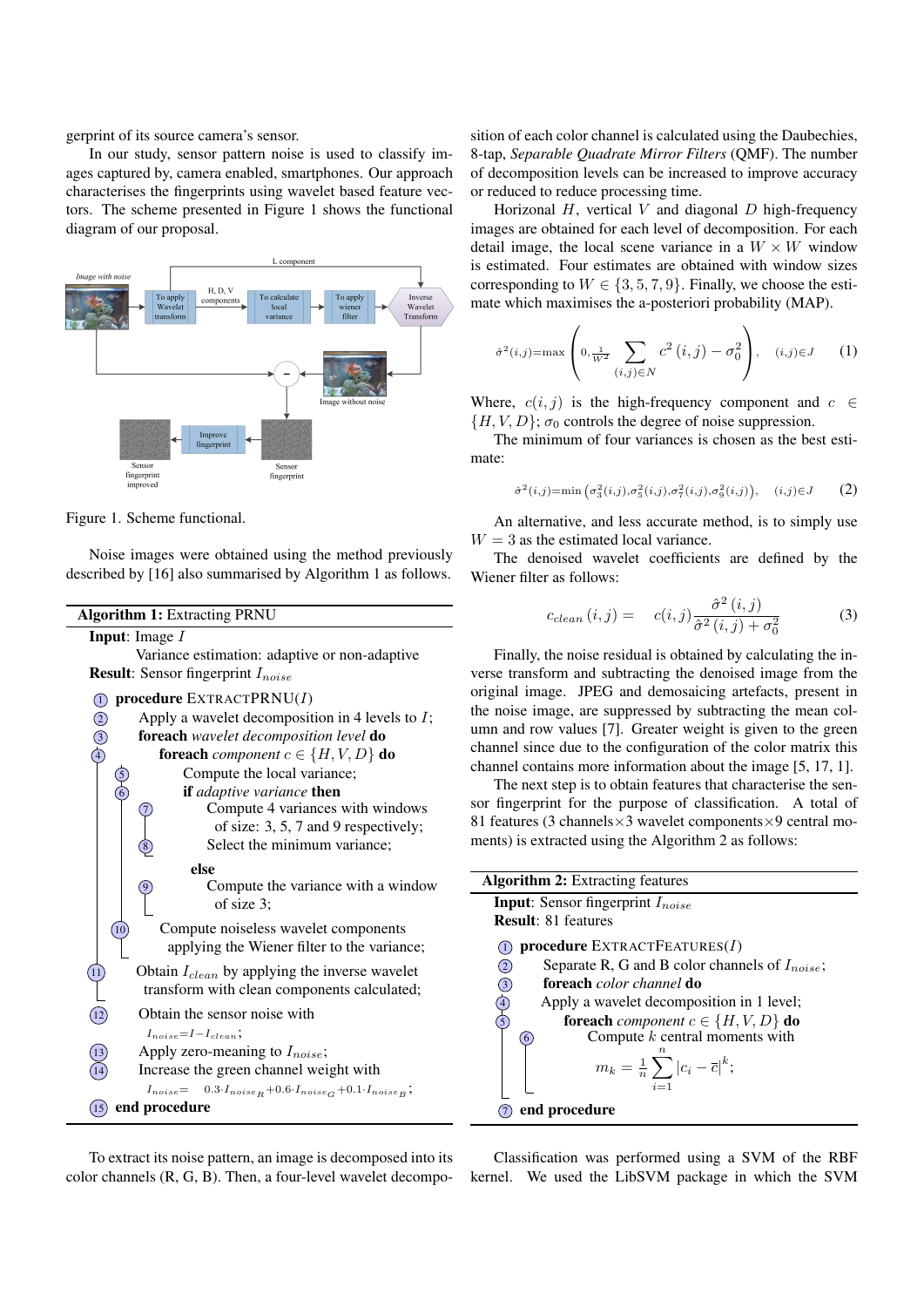is extended to multiple classes yielding class probability estimates [6]. The kernel parameter  $\gamma = 2^3$  and cost parameter  $C = 32768$  were used for the SVM. We used a grid search in order to obtain the best kernel parameters (*γ* and *C*). The classifier was trained and tested with feature vectors extracted from randomly selected images.

#### 4 Experiments and Results

To assess the effectiveness of the proposed algorithms, two experiments were conducted considering the central 1024x1024 pixel image block, as is widely recommended in [13]. Table 1 summarises the experimental conditions used in our algorithms.

Table 1. Parameters used in the proposed algorithms

| <b>Parameter</b>                    | Value        |
|-------------------------------------|--------------|
| <b>Dimensions</b>                   | 1024 x1024   |
| Number of training photos by camera | 100          |
| Number of testing photos by camera  | 100          |
| Variance estimation                 | Non-adaptive |

The mobile device digital cameras used and their configurations are showed in Table 2.

Table 2. Configurations used in mobile device digital cameras

| <b>Brand</b>       | Model           | <b>Resolution</b>  | <b>Taking Conditions</b> |
|--------------------|-----------------|--------------------|--------------------------|
|                    | iPhone3G (A1)   | 2 MP (1600x1200)   | Scene type: Any          |
| Apple              | iPhone4S $(A2)$ | 8 MP (3264x2448)   | Orientation: Vertical    |
|                    | iPhone $3(A3)$  | 2 MP (1600x1200)   | Flash: Disabled          |
|                    | iPhone $5(A4)$  | 8 MP (3264x2448)   | Light: Natural           |
| <b>Black Berry</b> | 8520 (B1)       | 2 MP (1600x1200)   | White balance: Auto      |
| Sony Ericsson      | UST25a (SE1)    | 5 MP (2592x1944)   | Digital zoom ratio: 0    |
|                    | U5I(SE2)        | 8 MP (3264x2448)   | Exposure time: 0 seg     |
|                    | GT-I9100 (S1)   | 8 MP (3264x2448)   | ISO speed: Automatic     |
| Samsung            | GT-S5830 (S2)   | 5 MP (2592x1944)   |                          |
|                    | GT-S5830M (S2)  | 5 MP (2592x1944)   |                          |
| LG                 | $E400$ (L1)     | 3.2 MP (2048x1536) |                          |
| <b>HTC</b>         | DesireHD (H1)   | 8 MP (3264x2448)   |                          |
| Nokia              | E61I(N1)        | 2 MP (1600x1200)   |                          |

#### 4.1 Experiment 1

In this experiment, a group of 8 mobile device digital cameras from 4 different manufacturers was tested. From Apple, the models iPhone3G (A1), iPhone4S (A2), and iPhone3 (A3) were considered; from BlackBerry the 8520 (B1); from Sony Ericsson the UST25a (SE1) and the U5I (SE2); and from Samsung the GTI9100 (S1) and the GTS5830 (S2) models.

The performance of the classifier was tested 10 times, using a 10 different random samples of 100 images, and the average classification rate recorded. The performance changed only slightly in each run which indicates stability over different training and testing image sets.

The PRNU extraction algorithm and feature extraction algorithm are implemented in Python 2.7 with an Intel Core i5, 2.5-GHz processor and 8 GB of RAM. It takes approximately 40s to extract the PRNU and compute the features for a single image. Training the SVM classifier and testing is realized in a 2s and fraction of a second respectively. A random sample of 100 images was used for testing a different random sample of 100 images was used for testing.

Sample confusion tables from eight camera groups are given below. The best, middle, worst case tables are show in Tables 3, 4 and 5 respectively. The average accuracy for correctly identifying camera make and model was 93.2%.

Table 3. Confusion matrix of best result (93.87%)

| Camera          | A1             | A2       | A3       | B1       | SE <sub>1</sub> | SE <sub>2</sub> | S <sub>1</sub> | S <sub>2</sub> |
|-----------------|----------------|----------|----------|----------|-----------------|-----------------|----------------|----------------|
| A1              | 96             |          | $\Omega$ | $\Omega$ | $\Omega$        | 0               | 0              | 3              |
| A2              | $\mathbf{0}$   | 97       | $\Omega$ | $\Omega$ | $\Omega$        | 0               | 3              | $\theta$       |
| A3              | $\theta$       | $\theta$ | 98       | $\Omega$ | $^{0}$          |                 | $\overline{2}$ | $\theta$       |
| B1              | $\theta$       | $\theta$ | $\Omega$ | 94       | $\theta$        |                 | 0              | $\overline{2}$ |
| SE <sub>1</sub> | 11             |          | $\theta$ | $\theta$ | 88              | $\Omega$        | $\theta$       | $\Omega$       |
| SE <sub>2</sub> | 3              | $\Omega$ | $\Omega$ |          | $^{0}$          | 93              |                | $\overline{2}$ |
| S <sub>1</sub>  | $\overline{4}$ | 8        | $\Omega$ | $\Omega$ | $\Omega$        | 3               | 85             | $\theta$       |
| S <sub>2</sub>  | $\overline{0}$ | $\Omega$ | $\Omega$ | $\Omega$ | $\Omega$        | $\Omega$        | $\Omega$       | 100            |

Table 4. Confusion matrix of middle result (93.25%)

| Camera          | A1             | A2       | A3       | B1       | SE <sub>1</sub> | SE <sub>2</sub> | S <sub>1</sub> | S <sub>2</sub> |
|-----------------|----------------|----------|----------|----------|-----------------|-----------------|----------------|----------------|
| A1              | 94             |          | $\Omega$ | $\Omega$ | $\Omega$        |                 | $\theta$       |                |
| A2              | $\Omega$       | 96       | $\theta$ | 0        |                 |                 | 3              |                |
| A3              | 0              | $\Omega$ | 97       | $\Omega$ | 0               | 0               | 2              |                |
| B1              | $\theta$       | $\theta$ | $\theta$ | 94       | 0               | $\overline{2}$  | $\theta$       | 4              |
| SE <sub>1</sub> | 10             |          | 0        | 0        | 89              | $\Omega$        | $\Omega$       | $\Omega$       |
| SE <sub>2</sub> | $\overline{c}$ | $\theta$ | $\Omega$ |          | $\Omega$        | 94              |                | 2              |
| S <sub>1</sub>  | 5              | 6        | $\Omega$ | $\Omega$ | $\Omega$        | 6               | 83             | $\Omega$       |
| S <sub>2</sub>  | $\Omega$       | $\Omega$ | $\Omega$ | $\Omega$ | $\Omega$        |                 | $\Omega$       | 99             |

Table 5. Confusion matrix of worst result (92.62%)

| Camera          | A1             | A2       | A3       | B1       | SE <sub>1</sub> | SE <sub>2</sub> | S <sub>1</sub> | S <sub>2</sub> |
|-----------------|----------------|----------|----------|----------|-----------------|-----------------|----------------|----------------|
| A1              | 92             |          | $\Omega$ | $\Omega$ | $\Omega$        | $\Omega$        | $\Omega$       |                |
| A2              | 0              | 96       | $\Omega$ |          |                 | 0               | 3              |                |
| A3              | $\Omega$       |          | 99       | $\Omega$ | 0               | $\Omega$        | $\theta$       | $\Omega$       |
| B1              | 0              | $\theta$ | 3        | 91       | $\Omega$        | 4               | $\theta$       | $\overline{c}$ |
| SE <sub>1</sub> |                | 2        | $\theta$ | $\Omega$ | 91              | 0               | 0              |                |
| SE <sub>2</sub> | $\overline{c}$ | $\Omega$ | $\theta$ |          | $\Omega$        | 94              |                | 2              |
| S1              | 4              | 10       | $\Omega$ | 0        | 0               | ⇁               | 79             |                |
| S <sub>2</sub>  | $\Omega$       | $\theta$ | $\theta$ | $\Omega$ |                 |                 | $\theta$       | 99             |

#### 4.2 Experiment 2

In order to evaluate the scalability of the method to a larger number of classes, a group of 14 mobile device digital cameras from 7 different manufacturers was used.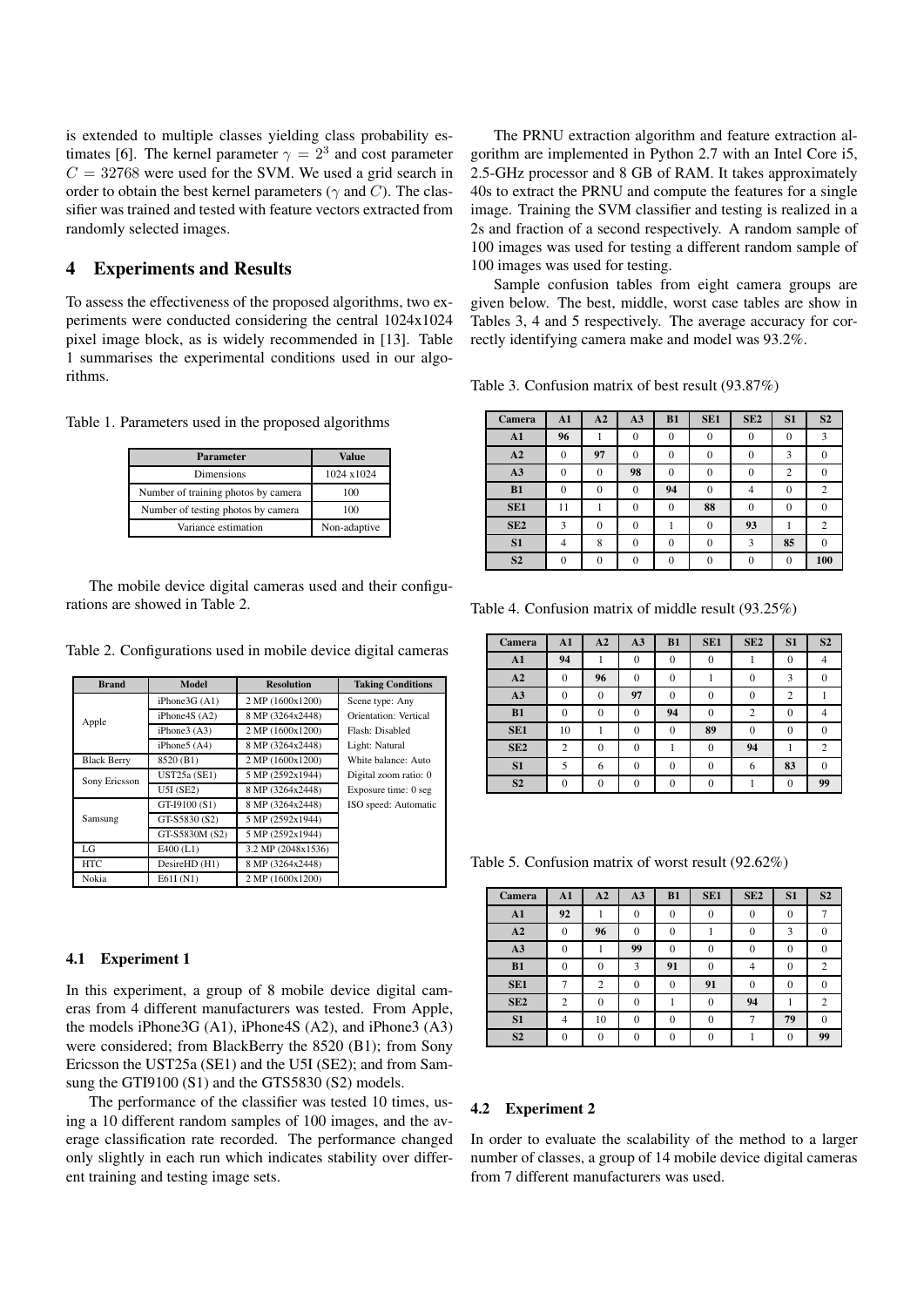Table 6. Confusion matrix of experiment 2

| Camera          | A1             | A2           | A <sub>3</sub> | A <sub>4</sub> | B1             | SE <sub>1</sub> | SE <sub>1</sub> | S <sub>1</sub> | S <sub>1</sub> | S <sub>3</sub> | L1             | H1             | H2             | N1             |
|-----------------|----------------|--------------|----------------|----------------|----------------|-----------------|-----------------|----------------|----------------|----------------|----------------|----------------|----------------|----------------|
| A1              | 90             | $\Omega$     | $\overline{0}$ | $\overline{2}$ | $\overline{0}$ | $\Omega$        | $\overline{0}$  | $\mathbf{0}$   | $\overline{7}$ | $\mathbf{0}$   |                | $\overline{0}$ | $\Omega$       | $\theta$       |
| A2              | $\overline{0}$ | 91           | $\overline{0}$ | 3              | $\overline{0}$ | $\theta$        | $\Omega$        | 3              | $\overline{0}$ | $\overline{0}$ | $\theta$       |                | 2              | $\mathbf{0}$   |
| A3              | $\Omega$       | $\Omega$     | 98             | $\Omega$       | $\theta$       | $\theta$        | $\Omega$        | 2              | $\theta$       | $\Omega$       | $\Omega$       | $\Omega$       | $\theta$       | $\Omega$       |
| A <sub>4</sub>  | $\overline{0}$ | $\mathbf{0}$ |                | 88             | $\overline{0}$ | $\overline{0}$  | $\overline{0}$  | $\mathbf{0}$   | $\overline{0}$ | $\mathbf{0}$   | 3              | 6              | $\mathbf{0}$   | $\overline{2}$ |
| B1              | $\overline{0}$ | $\Omega$     | $\Omega$       | $\overline{2}$ | 73             | $\theta$        | $\overline{0}$  | $\mathbf{0}$   | $\overline{4}$ | $\overline{0}$ | $\overline{0}$ |                | $\overline{0}$ | 20             |
| SE <sub>1</sub> | $\tau$         | $\Omega$     | $\theta$       | $\Omega$       | $\Omega$       | 80              | $\Omega$        | $\Omega$       | $\Omega$       | $\Omega$       |                | 12             | $\Omega$       | $\Omega$       |
| SE2             |                | $\theta$     | $\Omega$       | 2              | 2              | $\Omega$        | 86              |                | 2              | 5              |                | $\overline{0}$ | $\theta$       | $\Omega$       |
| S <sub>1</sub>  | 4              | 5            | $\overline{0}$ | 4              | $\overline{0}$ | $\overline{0}$  | - 1             | 83             | $\overline{0}$ | $\mathbf{0}$   |                | $\mathbf{0}$   | $\overline{2}$ | $\mathbf{0}$   |
| S <sub>2</sub>  | $\Omega$       | $\Omega$     | $\Omega$       | $\Omega$       | $\theta$       | $\Omega$        | $\Omega$        | $\Omega$       | <b>100</b>     | $\Omega$       | $\Omega$       | $\Omega$       | $\Omega$       | $\Omega$       |
| S <sub>3</sub>  | $\overline{0}$ | $\theta$     |                | $\Omega$       | $\overline{0}$ | $\theta$        | 8               | $\theta$       | $\theta$       | 85             | $\Omega$       |                | $\Omega$       | 5              |
| L1              | $\overline{0}$ | $\Omega$     | $\Omega$       | 9              | $\theta$       | 6               | $\Omega$        | $\mathbf{0}$   | $\overline{2}$ | $\mathbf{0}$   | 70             | 13             | $\theta$       | $\Omega$       |
| H1              | 2              | $\Omega$     | $\Omega$       | $\theta$       | $\overline{0}$ | -11             | $\overline{0}$  | $\Omega$       |                | $\Omega$       |                | 85             | $\Omega$       | $\Omega$       |
| H2              | $\overline{0}$ | 6            | $\Omega$       | $\Omega$       | $\overline{0}$ | $\theta$        | $\Omega$        | $\mathbf{0}$   | $\overline{0}$ | $\mathbf{0}$   | $\mathbf{0}$   | $\mathbf{0}$   | 94             | $\Omega$       |
| N1              | $\overline{0}$ | $\Omega$     | $\overline{0}$ | $\overline{0}$ | $\overline{2}$ | $\overline{0}$  | $\overline{0}$  | $\mathbf{0}$   | $\mathbf{0}$   | $\mathbf{0}$   | $\overline{0}$ | $\mathbf{0}$   | $\mathbf{0}$   | 98             |

From Apple the models iPhone3G (A1), iPhone4S (A2), iPhone3 (A3) and iPhone5 (A4) were considered; from Black-Berry the 8520 (B1); from Sony Ericsson the UST25a (SE1) and the U5I (SE2); from Samsung the GTI9100 (S1), the GTS5830 (S2) and the GT-S5830M (S3); from Lg the E400 (L1); from HTC the DesireHD (H1) and the Desire (H2); finally from Nokia the E61I (N1) model.

The average classification rate dropped to 87.214% as shown in the confusion matrix of Table 6 indicating a small loss in performance when the number of classes (cameras) is increased.

#### 5 Conclusion

According to the structure and operation of mobile device digital cameras the most appropriate techniques for forensic analysis are the those based on sensor noise and wavelet transforms. In the foregoing it was proposed an algorithm for identifying the mobile source combining techniques based on sensor fingerprint and the wavelet transforms. The algorithm is mainly composed of two phases, the first is dedicated to extract the sensor fingerprint, and the second to extract features from this fingerprint which will serve as input to the SVM used as classification method.

The effectiveness of a method for source camera identification, based wavelet features of image noise residuals, was tested on photographs acquired from a range of smartphones. In the first experiment 8 models from 4 manufacturers were considered resulting in an overall accuracy of 93.2%. In order to evaluate the scalability of the approach, we repeated the experiment using 14 models from 7 manufactures and achieved an average success rate of 87.214%. Our results, tentatively, suggest that the method is applicable to data sets containing images from a large number of different cameras and therefore the method promises potential utility for digital forensics and data mining applications.

#### References

- [1] J. Adams, K. Parulski, and K. Spaulding. Color Processing in Digital Cameras. *Micro, IEEE*, 18(6):20–30, December 1998.
- [2] M. Al-Zarouni. Mobile Handset Forensic Evidence: a Challenge for Law Enforcement. In *Proceedings of the 4th Australian Digital Forensics Conference*. School of Computer and Information Science, Edith Cowan University, December 2006.
- [3] S. Bayram, H. T. Sencar, and N. Memon. Classification of Digital Camera-Models Based on Demosaicing Artifacts. *Digital Investigation*, 5(1-2):49–59, September 2008.
- [4] O. Celiktutan, I. Avcibas, B. Sankur, N. P. Ayerden, and C. Capar. Source Cell-Phone Identification. In *Proceedings of the IEEE 14th Signal Processing and Communications Applications*, pages 1–3. IEEE, April 2006.
- [5] O. Celiktutan, B. Sankur, and I. Avcibas. Blind Identification of Source Cell-Phone Model. *IEEE Transactions on Information Forensics and Security*, 3(3):553– 566, September 2008.
- [6] C. C. Chang and C. J. Lin. LIBSVM: A Library for Support Vector Machines. Version 3.17, Abril 26, 2013, http://www.csie.ntu.edu.tw/cjlin/libsvm/.
- [7] M. Chen, J. Fridrich, M. Golian, and J. Lukas. Determining Image Origin and Integrity Using Sensor Noise. *IEEE Transactions on Information Forensics and Security*, 3(1):74–90, March 2008.
- [8] K. S. Choi. Source Camera Identification Using Footprints From Lens Aberration. In *Proceedings on Digital Photography II*, number 852 in 6069, pages 60690J– 60690J–8. SPIE International Society For Optical Engineering, February 2006.